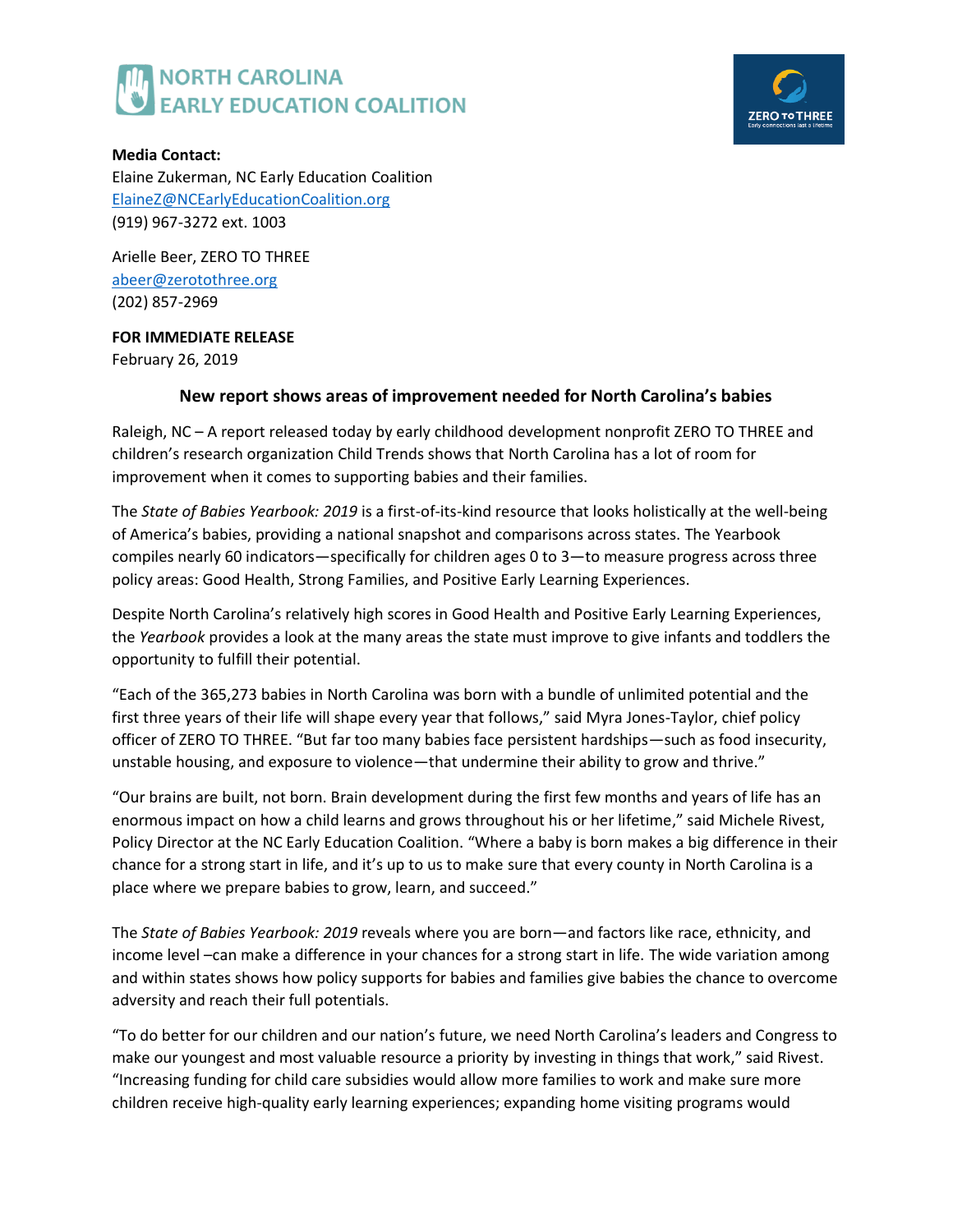provide critical support for families during a time when they are most stressed; and closing the health insurance coverage gap would help ensure healthy births and on-track development for our kids. It's time to adopt policies built on the science of brain development and support budgets that put babies and families first."

North Carolina's young children fare worse than the national average in:

- Infant mortality rate with 7.2 deaths per 1,000 live births, compared to a national average of 5.9.
- Babies born at a low birth weight with 9.2 percent, compared to a national average of 8.2 percent.
- Infants and toddlers living in poverty or low-income households
- Prevalence of adverse childhood experiences (ACEs) with 11.1 percent of North Carolina's babies experiencing two or more ACEs, compared to the national average of 8.3 percent.

North Carolina's young children fare better than the national average in:

- Uninsured infants and toddlers with 4.4 percent, compared to a national average of 5.8 percent.
- Infants and toddlers receiving recommend immunizations with 77.8 percent, compared to a national average of 70.7 percent.
- Rate of maltreatment of infants and toddlers with 4.4, compared to a national average of 16.
- Percent of low/moderate-income infants and toddlers in CCDF-funded care with 5.1 percent, compared to a national average of 4.2 percent.
- Percent of infants and toddlers who received a developmental screening with 47.6 percent, compared to a national average of 30.4 percent.

From poverty and racial inequalities to access to affordable housing and child care, the littlest in America face big challenges, according to the Yearbook:

- Almost half of U.S. babies live in poor or low-income families that struggle to make ends meet.
- Almost 1 in 4 babies live in poverty, making children under age 3 the age group most likely to experience poverty.
- More than 8 percent of babies and toddlers have already had two or more adverse experiences, such as maltreatment or parental separation or divorce.
- Only six states and the District of Columbia offer paid family leave, a policy that enables families to support the well-being of infants and other family members

The *State of Babies Yearbook: 2019* uses a transparent ranking process to group states into one of four tiers to provide a quick snapshot of how states fare on the selected indicators and domains. For more information and to see the national profile and state data, please visit [www.stateofbabies.org.](http://stateofbabies.org/)

# # #

## **About the North Carolina Early Education Coalition**

The North Carolina Early Education Coalition works to ensure that all children have access to highquality early care and learning experiences. Since 1990, the organization has highlighted the proven